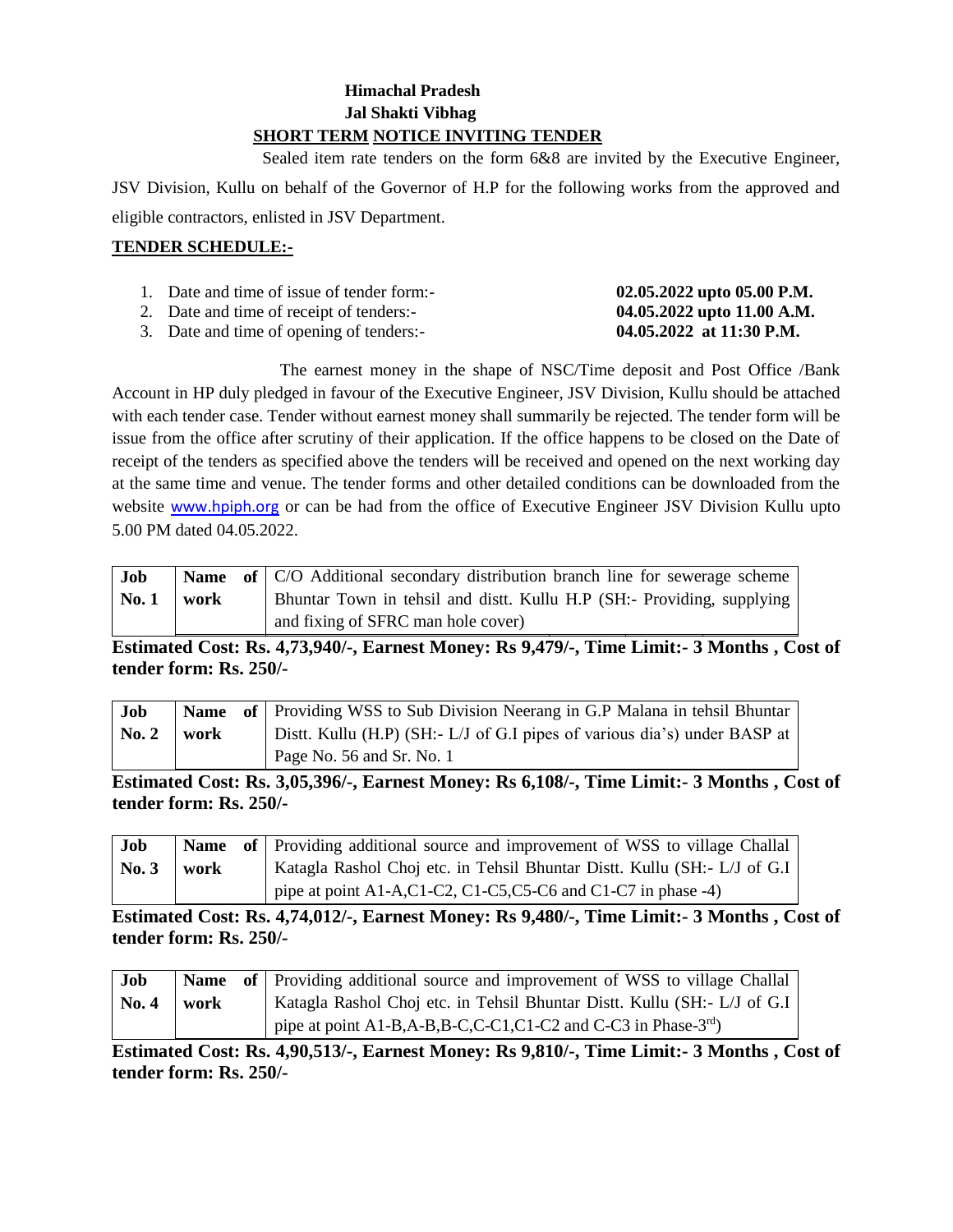| Job                               |  | <b>Name</b> of A/R and M/O WSS Kullu Town in Tehsil and Distt. Kullu (SH:- Providing |
|-----------------------------------|--|--------------------------------------------------------------------------------------|
| $\text{No. } 5 \quad \text{work}$ |  | and fixing Cup Board Almirah in C-Branch in Jal Shakti Circle office                 |
|                                   |  | Bashing)                                                                             |

**Estimated Cost: Rs. 4,41,670/-, Earnest Money: Rs 8,850/-, Time Limit:- 2 Months , Cost of tender form: Rs. 250/-**

| Job  |      | <b>Name</b> of   A/R and M/O WSS Kullu Town in Tehsil and Distt. Kullu (SH:- Providing |
|------|------|----------------------------------------------------------------------------------------|
| No.6 | work | and fixing Cup Board Almirah in Budget Branch in Jal Shakti Circle office              |
|      |      | Bashing)                                                                               |

**Estimated Cost: Rs. 4,41,670/-, Earnest Money: Rs 8,850/-, Time Limit:- 2 Months , Cost of tender form: Rs. 250/-**

| Job  |      | <b>Name</b> of Augmentation of WSS to village Talpini in G.P Talpini in Tehsil Bhuntar |
|------|------|----------------------------------------------------------------------------------------|
| No.7 | work | Dist. Kullu H.P (SH:- L/J of G.I pipes of various dia) under BASP at Page              |
|      |      | No. 56 and Sr. No. 2                                                                   |

**Estimated Cost: Rs. 1,93,097/-, Earnest Money: Rs.3,862/-, Time Limit:- 3 Months , Cost of tender form: Rs. 250/-**

| Job  |      | <b>Name</b> of Providing LWSS Teel, Shangcha and Bradha etc. in Tehsil Bhuntar Distt. |
|------|------|---------------------------------------------------------------------------------------|
| No.8 | work | Kullu H.P (SH:- Drilling lowering of 1 No. Bore Well of 70 mtr deep Bore              |
|      |      | well)                                                                                 |

**Estimated Cost: Rs. 4,38,930/-, Earnest Money: Rs.8,779/-, Time Limit:- 3 Months , Cost of tender form: Rs. 250/-**

# **General Conditions.**

- 1 The contractors/firms should possess the following documents (Photocopy to be attached):-
- (i) Latest renewal/enlistment of contractor's registration.
- (ii) PAN No and GST Registration.
- (iii) EPF Registration No before award of work.
- 4. Draft Notice Inviting Tender/ Drawing/ specifications can be seen in the office of the undersigned on any working day between 11.00 A.M. to 4 P.M.
- 5. Ambiguous/ telegraphic/ conditional tenders or tenders by fax shall not be entertained/ considered in any case.
- 6. The Executive Engineer, reserves the right to accept/reject/cancel any or all tenders without assigning any reasons.
- 7. The tender form will not be issued to the defaulter contractors.
- 8. The offer shall remain valid up to 120 days after the opening of the tenders.
- 9. The contractor must quoted their rates both in words as well as in figures.

Executive Engineer JSV Division Kullu On behalf of the Governor of HP